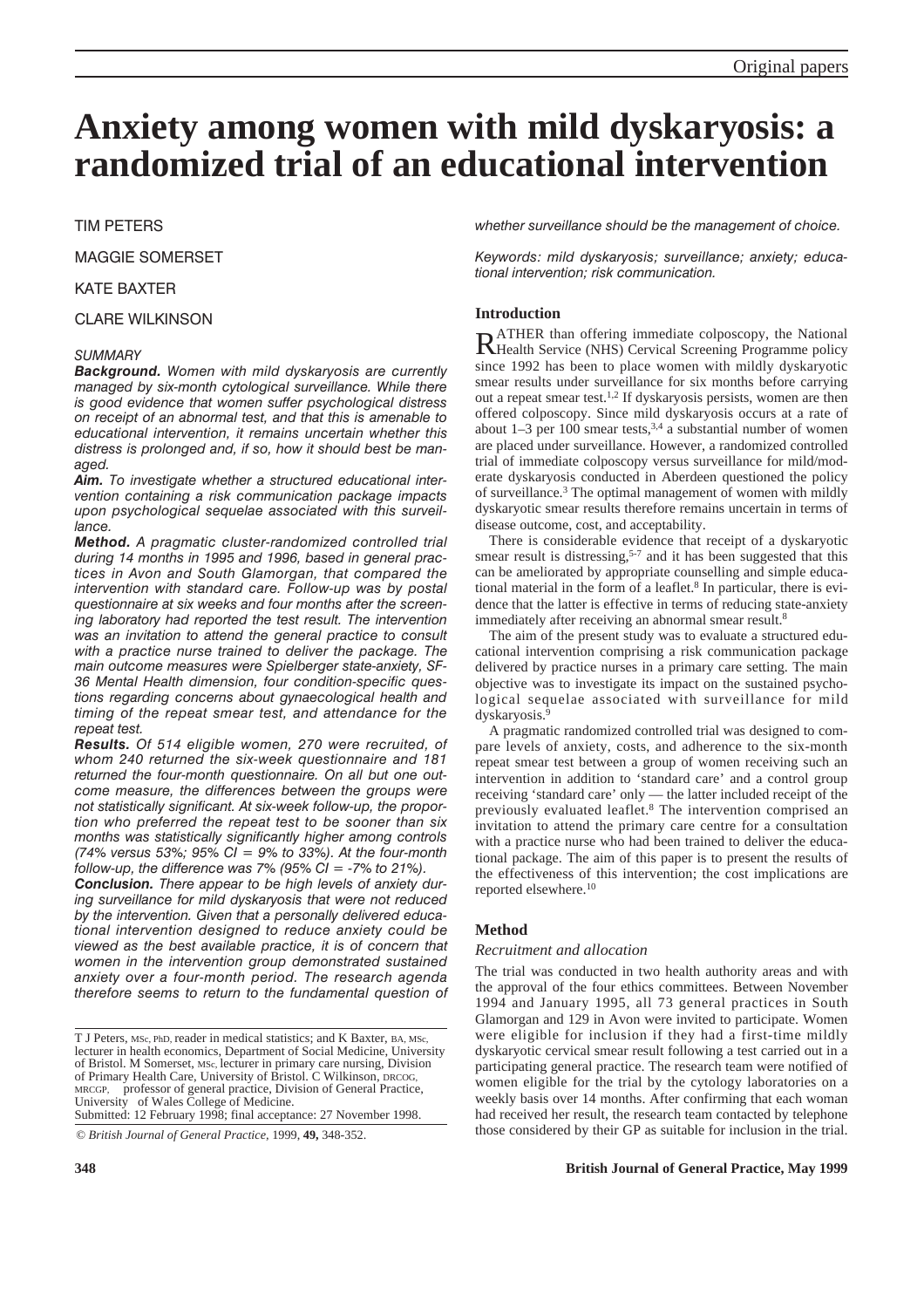Those who agreed were sent an information sheet and consent form. Women in the intervention group were then contacted by their practice nurses to make an appointment to visit the practice; the control group received the conventional care offered by the practice they attended. Both groups were sent an additional information leaflet about cervical screening.<sup>8</sup>

Since it was impractical to ask practice nurses to carry out the intervention for some women and not others, the practice was chosen as the unit of randomization. Allocation to intervention or control was stratified by area and number of partners. The latter was performed primarily in order to ensure balance between the randomization groups in terms of practice size, with the corollary that the number of women in each group would be more likely to be similar. Allocation of practices was performed using computergenerated random numbers by an individual not involved in practice recruitment.

#### *Sample size*

The target was 120 women in each group across the two areas. This gave 80% power to detect, as significant at the two-sided 5% level, differences between the groups of 0.36 standard deviations.11 For example, this translates to about 6.5 points for the mean of almost every subscale of the SF-36; roughly double this difference has been observed between groups of individuals who have and who have not consulted a doctor during the past two weeks.12 For binary outcomes, this sample size yielded 80% power to detect differences of around 15%.

The impact on power of randomization by practice rather than by individual was unknown but was expected to be minimal since the numbers of recruits anticipated per practice were very small (on average approximately two). The sample size was therefore not subjected to any inflation factor, although clustering effects were adjusted for in the analyses.13,14

### *The intervention*

All women received a previously evaluated leaflet containing information about cervical screening, including the message that an abnormal smear 'does not mean you have cancer'.8 The intervention was an invitation to consult a practice nurse trained to present information from a specifically designed educational package, ideally within four weeks of receiving the smear result. The package comprised an A4 folder with 12 pages of information for the practice nurse to use and a condensed A5 version for the woman to take home. The package first aimed to clarify the distinction between pre-cancer and cancer. Secondly, information was given in pictorial form concerning the risk of developing cervical dyskaryosis compared with the much lower risk of developing cervical cancer. The final component covered future management. Throughout the intervention the woman was encouraged to raise questions regarding her central concerns.

#### *Outcome measures*

Women were sent an initial questionnaire after approximately six weeks, and a second questionnaire four months later, following the date that their result had been reported by their screening laboratory. The first questionnaire comprised condition-specific questions addressing the following issues: perceptions of gynaecological health, sexual life, and cervical smear testing. It also included the SF-36 generic instrument of health status, $12,15$  measures of anxiety and stress over life events,<sup>16-18</sup> some questions on costs, and basic demographic characteristics. In addition, women were asked for free-text comments, both in general and with particular regard to their understanding of their test result. Women who had not returned their initial questionnaire within

**British Journal of General Practice, May 1999 349**

two weeks were sent a reminder; non-responders to this were not followed-up further. The four-month questionnaire was a shortened version of the first.

Five primary outcome variables were selected *a priori* from the initial questionnaire: current self-reported gynaecological health, level of concern about waiting for the repeat smear test, preferred interval before this test, Spielberger state-anxiety score, and the SF-36 Mental Health dimension. The first three of these are Likert-type scales, the latter two are validated quantitative scores.<sup>12,15-17</sup> For state-anxiety, the shortened six-item version was used, with scores scaled up to the range 20–80 to be consistent with the full scale.16,17 In addition, attendance for the repeat smear (ascertained directly from the screening laboratories) was the sixth primary outcome variable. The remaining five condition-specific questions, the Impact of Events Scale (two subscales and the total scale<sup>18</sup>), and the other seven dimensions of the SF-36 were the 15 secondary outcomes.

#### *Statistical analysis*

For process measures, simple descriptive statistics such as proportions and means were used. The primary analysis for each of the outcomes compared the two randomization groups on an intention-to-treat basis. For categorical and quantitative outcomes, this involved chi-squared or *t*-tests and associated 95% confidence intervals for differences between proportions or means respectively. A 5% significance level was used for all primary outcomes. Applying the Bonferroni correction to the secondary outcomes meant that only *P*-values below 0.0033 were considered significant. $11$ 

The secondary analyses included a planned sub-group analysis comparing randomization groups according to whether or not the patient visited the practice. The methods employed were simple stratified analyses and interactions in generalized linear models to investigate whether the intervention effect was more (or less) marked among women who visited the practice.<sup>11</sup> Adjustments were also made for the confounding effects of the length of time between receipt of the smear test result and when the initial questionnaire was returned. Finally, clustering effects attributable to randomization by practice were taken into account for the primary outcomes.13,14

## **Results**

## *Recruitment, progress, and comparability of the randomization groups*

In South Glamorgan and in Avon, 58 (75%) and 67 (52%) practices took part respectively. Over 14 months of recruitment, a total of 573 women were registered with these practices when they received a mildly dyskaryotic smear result. In 59 cases the research team was not given permission to approach the patient. Reasons given included the patient having a history of serious illness, inability to speak English, concerns about the patient's mental health, and unsuitability for the trial. All the remaining 514 women were invited to participate in the trial. Of these, 270 (53%) consented and 240 (47%) women from 96 practices returned the initial questionnaire (Figure 1); of the 30 who did not, 15 were in each randomization group. As indicated in Figure 1, non-participation among the 514 women invited was primarily owing to difficulties with making telephone contact and obtaining consent from women in time to be included in the trial. This three-week time frame was the same for both groups and was chosen so that appointments could be arranged in the intervention group to take place prior to the women in both groups receiving the initial outcome questionnaire. Relatively few  $(n =$ 43) women who were contacted actively refused to participate.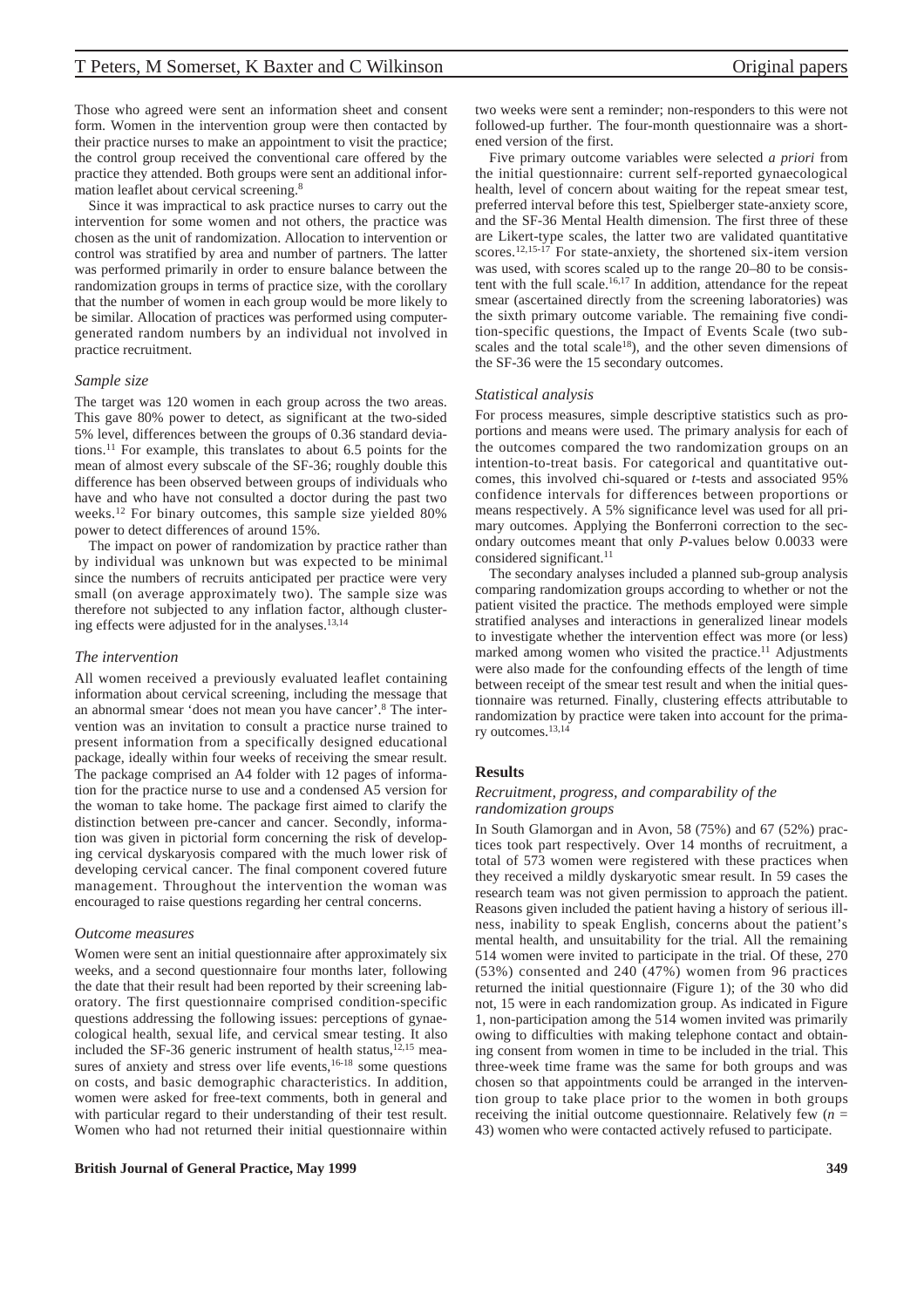

**Figure 1.** Flow chart describing progress of women through the trial. aRecruitment procedure: checking with the practice that the patient was sent her result and was suitable for the trial, introductory letter sent to the patient, telephone call to ensure result received (where telephone number available), detailed information sheet sent and written consent obtained (all within approximately 21 days of the laboratory notifying the research team). bPractices were randomized: 47 to intervention, 49 to control. <sup>c</sup>In a pragmatic design, with the intervention defined as an invitation to attend for counselling, all women in both groups received their allocated model of care. Details of visits to the practice are given in Table 3.

The age distribution of the women and practice characteristics (number of partners and randomization group) were almost identical between the participants and the non-participants. In addition, the initial response rate of 89% (240/270) of those consenting was practically the same for the two areas. The overall response rate for the four-month questionnaire was 67% (181/270).

The two randomization groups were very similar in terms of age and employment status (Table 1). Although the proportion with the highest educational qualifications was slightly greater for controls, the difference is unlikely to have an impact on the outcome measures. Moreover, the proportions with no qualifications were effectively the same.

#### *Outcomes: primary analyses*

Of the five primary outcomes from the questionnaire, one was statistically significant at the 5% level (Table 2). Controls were more likely to prefer the repeat smear test to be sooner than in six months time. In addition, although the overall chi-squared test was marginally non-significant, there was evidence to suggest that the proportion of women expressing some degree of concern about waiting six months was higher in the control group (Table 2); the proportion 'very concerned' was about 14% in both groups. For the two standard anxiety measures, there was no evidence of differences between the randomization groups in both cases, differences of about one-third of a standard deviation can be reasonably ruled out. For both groups, the mean

Spielberger scores were about half a standard deviation higher (indicating greater levels of anxiety) than normative mean values - typically, 35 for adult women.<sup>16,19</sup> The 95% confidence interval for the mean six-item Spielberger score was 36.9 to 42.3 in the intervention group and 38.0 to 42.8 in the control group. Means for the Mental Health dimension of the SF-36, though, were not raised compared with normative values.<sup>12</sup>

For the 15 secondary outcomes, none were statistically significant, even before correction for multiple testing (uncorrected *P*values ranged from 0.15 to 0.94). Confidence intervals enabled differences between the randomization groups of one-third of a standard deviation for the SF-36 scales and 0.4 standard deviations for the Impact of Events scales to be reasonably ruled out. Likewise, confidence intervals ruled out differences in the proportions with adverse (condition-specific) outcome larger than about 20% in favour of the intervention group and about 5% in favour of the control group.

At four-month follow-up, none of the comparisons between the randomization groups were statistically significant, with maximum differences in the various confidence intervals ranging from one-third to a half of a standard deviation for quantitative measures. In particular, the two mean state-anxiety scores and their 95% confidence intervals had hardly changed at this followup and were still markedly raised in both groups compared with normative levels.16,19 For the categorical outcomes, confidence intervals ruled out differences larger than about 20% in favour of the intervention group, and about 10% in favour of the control group.

In terms of adherence with the follow-up smear at six months, 85% ( $n = 108$ ) of the intervention group and 83% ( $n = 127$ ) of the control group had attended by the close of the study (95% confidence interval for difference  $= -11\%$  to  $+8\%$ ).

#### *Outcomes: secondary analyses*

Considerably more women in the intervention group visited their practice (73% versus 37% among controls; Table 3). Moreover, and not surprisingly given the nature of the invitation, far more women visited the practice nurse than the GP — about 3:1 in the intervention group, 1:6 among controls. Analyses that consider whether the comparison between the randomization groups was different for those who did and did not visit the practice suggested greater benefits among the former, but these interactions were mostly not statistically significant. Table 4 presents an interaction that was highly significant ( $P = 0.009$ ), indicating that markedly higher state-anxiety scores were observed among women in the intervention group who did not visit the practice and women in the control group who visited the practice (most saw the GP rather than the practice nurse) on their own initiative.

On average, women in the intervention group returned the initial questionnaires two weeks later than controls (medians 49 and 37 days). However, controlling for the time interval from receipt of the smear test result and return of the initial questionnaire had no effect on the results from the primary analyses. Likewise, as anticipated, the effects of adjusting for clustering had no material effect on the results (the observed values of the intrapractice correlation coefficients for the five primary outcomes in Table 2 were, respectively, 0.024, 0.033, -0.049, 0.12, and -0.015).

## **Discussion**

The main results from this pragmatic trial would suggest that, as an additional measure to the recognized effect of the leaflet sent to women in the trial,<sup>8</sup> the use of the educational intervention would result in limited benefits to women in terms of reducing levels of anxiety. This is consistent with a previous finding that,

## **350 British Journal of General Practice, May 1999**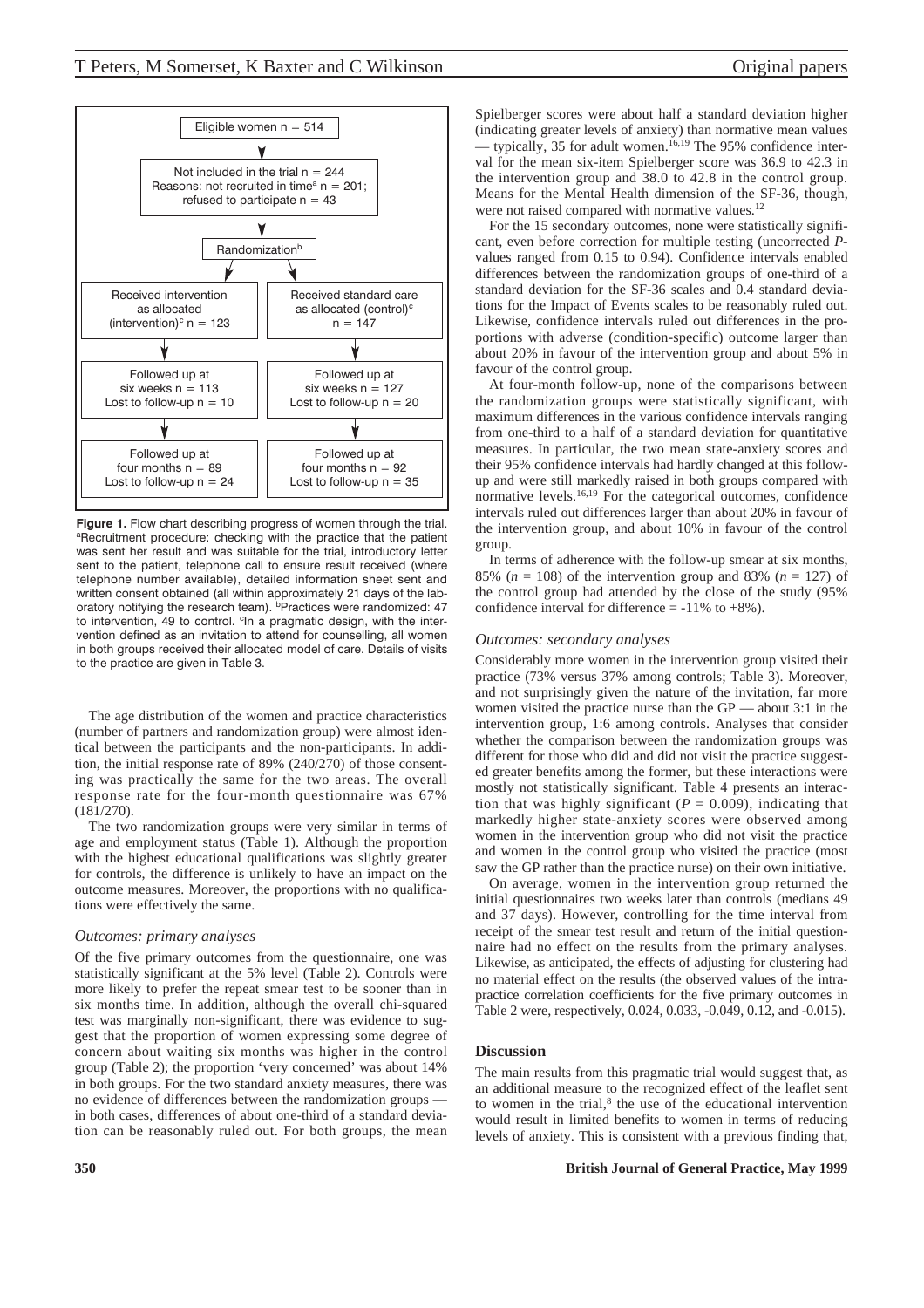**Table 1.** Basic sociodemographic characteristics for participating women according to randomization group.

|                                 | Intervention ( $n = 113$ ) | Control ( $n = 127$ ) |  |
|---------------------------------|----------------------------|-----------------------|--|
| Age in years: mean (SD)         | 35(11)                     | 32(10)                |  |
| Percentage in active employment | 68%                        | 66%                   |  |
| Educational qualification       |                            |                       |  |
| A-level or above                | 33%                        | 40%                   |  |
| GCSE/O-level/other              | 51%                        | 46%                   |  |
| None                            | 16%                        | 15%                   |  |

**Table 2.** Comparisons between intervention (n = 113) and control (n = 127) groups in terms of the five primary outcomes from the questionnaire at initial follow-up.

| Outcome <sup>a</sup>                                           | P-value | Proportion or meanDifference |         | 95% CI |                              |
|----------------------------------------------------------------|---------|------------------------------|---------|--------|------------------------------|
|                                                                |         | Intervention                 | Control |        |                              |
| Gynaecological health <sup>b</sup>                             | 0.89    | 21%                          | 22%     | 1.7%   | (-8.7% to 12.1%)             |
| Concern about waiting six months for repeat smear <sup>c</sup> | 0.092   | 78%                          | 88%     | 10.5%  | $(1.0\% \text{ to } 20.0\%)$ |
| Preferred interval <sup>d</sup>                                | 0.0034  | 53%                          | 74%     | 20.9%  | $(9.0\% \text{ to } 32.9\%)$ |
| Spielberger state-anxiety <sup>e</sup>                         | 0.66    | 39.6                         | 40.4    | 0.8    | $(-2.8 \text{ to } 4.4)$     |
| SF-36 mental health <sup>f</sup>                               | 0.74    | 73.5                         | 72.9    | $-0.6$ | $(-4.1 \text{ to } 2.9)$     |

aNumbers of missing data were, at most, six for these outcomes. bp-value from c<sup>2</sup> test on 3 d.f. (very/fairly poor versus average, versus fairly good, and versus very good); CI is from proportion very/fairly poor. <sup>c</sup>P-value from c<sup>2</sup> test on 2 d.f. (not at all versus a little and versus very concerned); CI is from proportion very/a little concerned. <sup>d</sup>P-value from c<sup>2</sup> test on 2 d.f. (sooner than six months versus at six months and versus no preference); CI is from proportion sooner than six months. eFrom unpaired *t*-test for six-item shortened version. f From unpaired t-test.

**Table 3.** Numbers of visits to practice staff as recorded in the initial questionnaire.

|                                           | Intervention ( $n = 113$ ) |                   | Control ( $n = 127$ ) |                   |
|-------------------------------------------|----------------------------|-------------------|-----------------------|-------------------|
|                                           |                            | Number Percentage |                       | Number Percentage |
| <b>Nurse</b><br>GP<br>Either <sup>a</sup> | 66<br>23<br>83             | 62<br>22<br>73    | 39<br>47              | 6<br>31<br>37     |

aIncludes 10 women who reported that they visited the practice but did not state who they saw (7 intervention and 3 control). Also, a number of women saw both the GP and the practice nurse.

**Table 4.** Comparison between the intervention and control groups in terms of the means of the six-item version of the Spielberger stateanxiety scale, according to whether or not the woman visited the practice<sup>a</sup>

|               | Intervention   | Control        |  |
|---------------|----------------|----------------|--|
| Visited       | $37.8(n = 82)$ | 42.3 (n = 46)  |  |
| Did not visit | 45.4 (n = 27)  | $39.5(n = 76)$ |  |

aThe sample sizes given in parentheses differ slightly from those implied by Table 3 owing to small numbers of missing values for the Spielberger score.

of two information booklets sent by post to women referred for colposcopy, the briefer version was by far the more effective in reducing anxiety.19

In terms of psychological distress, women in both randomization groups had higher mean Spielberger state-anxiety scores (about 40) at completion of both the six-week and the fourmonth questionnaires compared with available normative levels (about  $35$ ).<sup>16,19</sup> This is an important observation in its own right since there is a paucity of evidence about the extent to which the

### **British Journal of General Practice, May 1999 351**

high levels of initial anxiety observed in the literature $8,19$  are sustained during the surveillance period. On the other hand, the means for the SF-36 Mental Health dimension were similar to normative data.12 On balance though, the data in Table 2 strongly suggest that the levels of prolonged concern among women in this trial are high. This is supported by formal analysis of the free-text comments in the present study, which at the same time indicated that, while reported levels of concern were unaffected by the intervention, knowledge of the meaning and implications of the smear test result was markedly improved.20

However, it remains that there was little difference between women in the intervention and control groups on standard assessments of anxiety. Of the six primary outcomes, one was significantly and markedly different between the groups in the initial questionnaire — 21% more women in the control group preferred the repeat test to be sooner than six months (74% versus 53%; 95% CI = 9% to 33%). By four months, this difference had reduced to 7% and was no longer statistically significant (95%  $CI = -7\%$  to 21%). However, for none of the outcomes considered was the intervention group disadvantaged compared with the control group. Moreover, the proportion of women content to wait six months for their follow-up smear is crucial to minimizing the overall psychological morbidity associated with the screening programme and to maximizing the acceptability of the policy of surveillance.

The secondary analyses provided evidence of differences between the randomization groups according to whether or not the woman visited the practice. For women in the intervention group, the mean Spielberger state-anxiety score was higher among those who did not visit the practice, whereas in the control group it was higher among those who did. For both these sub-groups of women under surveillance for mild dyskaryosis (completing the questionnaires at home about six weeks after receiving their result), the levels of state-anxiety reached or exceeded levels observed among patients in hospital outpatient settings.<sup>16</sup>

While this pattern was not statistically significant for most